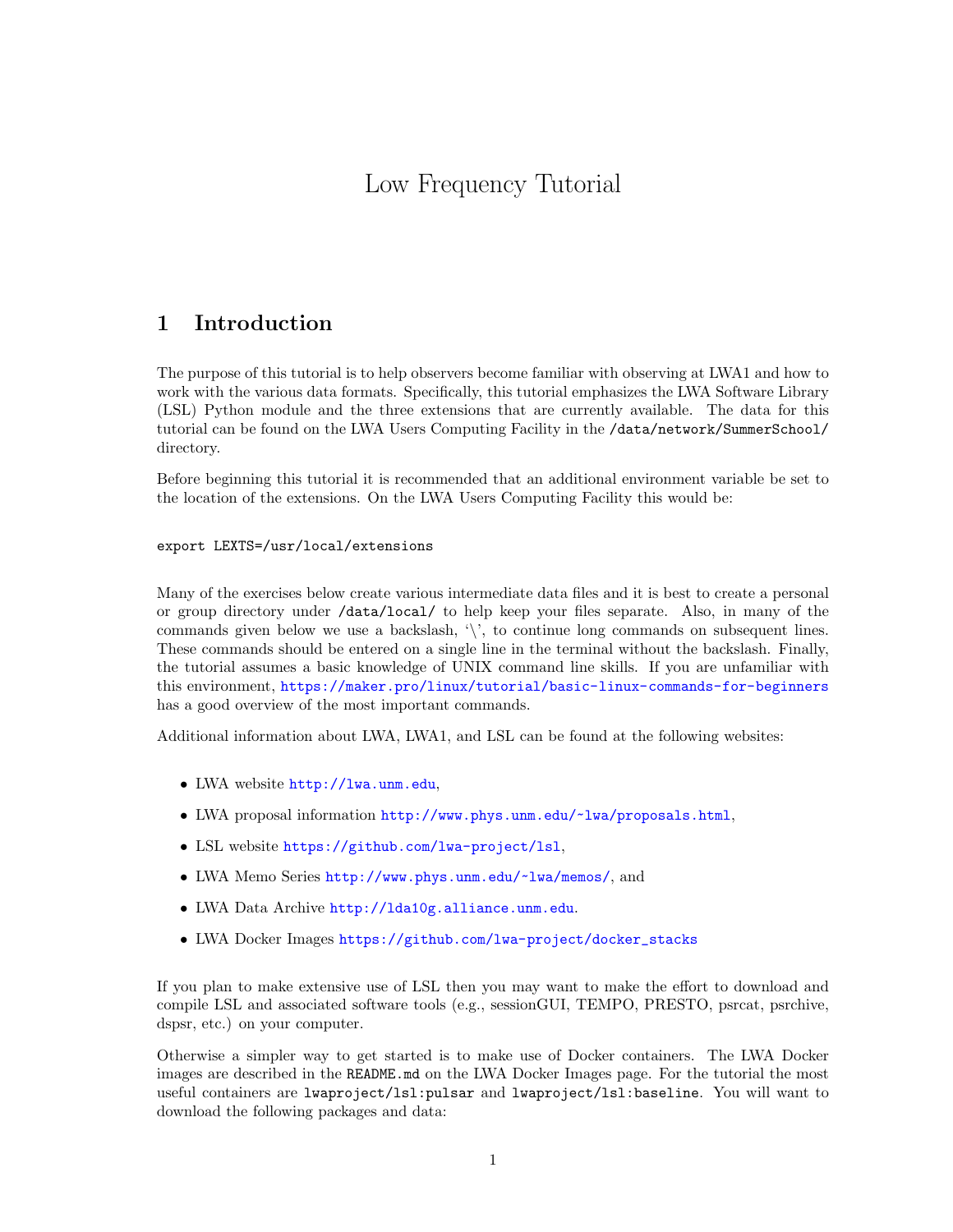- 1. Xpra (for displaying graphics on your computer) <https://xpra.org/trac/wiki/Download>
- 2. Docker <https://www.docker.com/products/docker-desktop>
- 3. LWA data <http://lda10g.alliance.unm.edu/tutorial/>
	- B0329+54 357 MB
	- $\bullet$  CGPs 23 GB
	- Interferometer 10 GB
	- Jupiter 266 GB
	- Meteors 357 GB
	- Sun  $4.2G$
	- UnknownPulsar 12 GB

You can retrieve data using a web browser or the wget command. However, the total is 671 GB so maybe you want to look through the tutorial first and decide what data sets you would like to work on.

A sample Docker/Xpra session might look something like this:

1. Download some LWA data:

```
mkdir tutorial
cd tutorial
wget https://lda10g.alliance.unm.edu/tutorial/B0329+54/056770_000044687
cd ..
```
2. Start Docker:

```
docker pull lwaproject/lsl:pulsar
docker run -it -p 10000:10000 -v /Users/gtaylor/lwa/tutorial:/data lwaproject/lsl:pulsar
```
3. Inside Docker:

```
export DISPLAY=:100
xpra start --bind-tcp=0.0.0.0:10000 --daemon=yes $DISPLAY
```
- 4. Outside Docker: Set the /path/to/your/Xpra attach tcp://localhost:10000 (on a Mac this happens through a GUI interface in Xpra).
- 5. Inside Docker: First make a schedule (tutorial §2).

cd /data ~/session\_schedules/sessionGUI.py

6. Start working on a known pulsar (section 3.1):

```
~/commissioning/DRX/HDF5/drspecFileCheck.py 056770_000044687
~/commissioning/DRX/HDF5/drspec2hdf.py 056770_000044687
~/commissioning/DRX/HDF5/plotHDF.py 056770_000044687-waterfall.hdf5
...
```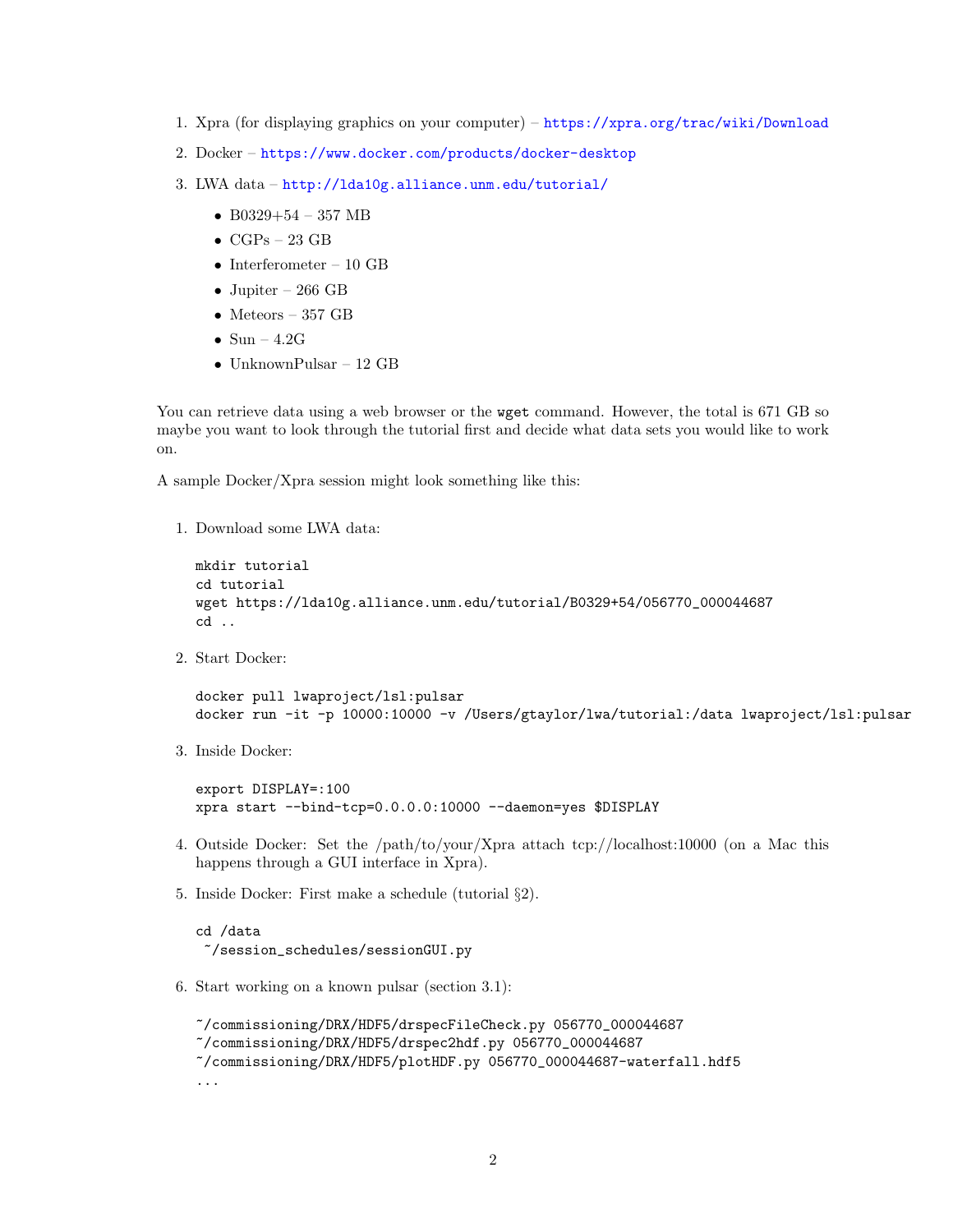# 2 Observing with LWA1

### Goal: Setup a DRX (beam forming) observation to look for the pulsar B0329+54.

#### Estimated Time: 10 minutes.

1. Start the LWA observation scheduling GUI that is part of the SessionSchedules extension with:

\$LEXTS/SessionSchedules/sessionGUI.py

This will bring up a window that will help in preparing the session definition files (SDFs) used for scheduling observations at LWA1.

2. Define a new set of observations using the File -> New menu or by clicking the "New Project" icon  $(\bigcirc)$ . This will open up the observer and project information window (Figure [1\)](#page-3-0). In this window you can define your name, the project<sup>[1](#page-2-0)</sup>, the LWA1 mode to be used to collect the data, whether or not to use the data recorder spectrometer, and how the data are be to returned to you. The nomenclature is that a project is made of one or more sessions. Each session uses one of the five LWA1 outputs (four DRX beams and TBW or TBN) and consists of multiple sequential observations. For DRX observations you can choose to observe a static position or you may track an RA/Dec. position, the Sun, or Jupiter. It is a good idea to check the current list of observing constraints posted at [http://www.phys.unm.edu/~lwa/](http://www.phys.unm.edu/~lwa/astro/currentissues.html) [astro/currentissues.html](http://www.phys.unm.edu/~lwa/astro/currentissues.html) to make sure that there are no issues that would interfere with the observations.

For the observations of B0329+54 you will want to select the DR spectrometer mode. The default values for the number of channels is sufficient for this pulsar but the integration time, the number of FFT windows per integration, is too long to resolve the pulse. You should reduce the number of FFT windows per integration down to a value that is equivalent to about 40 ms. The currently supported modes for the data recorder spectrometer can be found at <http://www.phys.unm.edu/~lwa/astro/scheds/spec.html>.

- 3. After defining the observer information, create an observation to look at the pulsar B0329+54. This can be done through the Observations -> Add -> DRX - RA/Dec menu or the "New  $RA/Dec$  Target" icon  $(R)$ . This will add a new blank observation to the window. To find the coordinates of B0329+54, enter the source into the target field, select the observation via the check box on the left side of the screen, and choose Observations -> Resolve Selected.
- 4. Define the parameters of the observation (observing time, tuning, bandwidth, etc.). For the DRX mode each pointing has two independent tunings that can be tuned anywhere in the 10 to 88 MHz band of LWA1. To get the list of filter codes, use the Help->Filter Codes dialog. For pulsar observations it is good to space the tunings by the bandwidth so that the two tunings can be combined together and jointly analyzed, e.g., if you are using filter #7, space the tunings by 19.6 MHz.
- 5. Check the visibility of the source using the Observations -> Session at a Glance feature. This will plot the elevation of the source throughout the observation.
- 6. If you have selected raw data to be returned (DRSUs or USB hard drives), check the data volume of your observations using the Data -> Estimated Data Volume feature. This will display a window with the raw data volume for each of the observations as well as the session total.

<span id="page-2-0"></span><sup>1</sup>Observer and project IDs are assigned by LWA1 when proposals are accepted. Observer IDs are numeric and project IDs consist of two letters followed by a three digit number, e.g., LF001.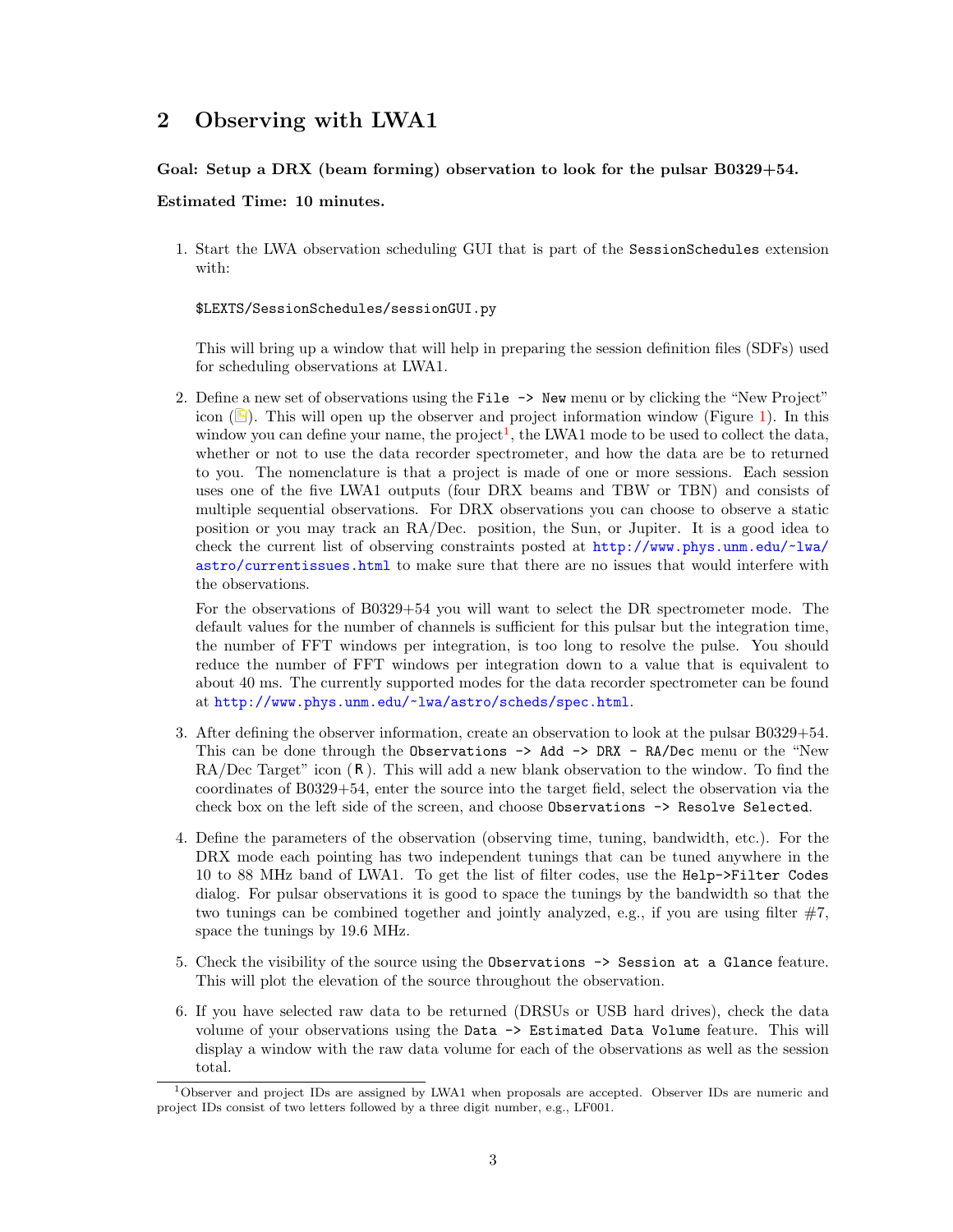| O Observer Information      |                                   |               |          |                   |        |  |  |  |  |  |  |
|-----------------------------|-----------------------------------|---------------|----------|-------------------|--------|--|--|--|--|--|--|
| <b>Observer Information</b> |                                   |               |          |                   |        |  |  |  |  |  |  |
| ID Number                   | 1234                              |               |          |                   |        |  |  |  |  |  |  |
| First Name                  | LWA1                              |               |          |                   |        |  |  |  |  |  |  |
| Last Name                   | Observer                          |               |          |                   |        |  |  |  |  |  |  |
| <b>Project Information</b>  |                                   |               |          |                   |        |  |  |  |  |  |  |
| ID Code                     | <b>PC001</b>                      |               |          |                   |        |  |  |  |  |  |  |
| Title                       | Project Title                     |               |          |                   |        |  |  |  |  |  |  |
| Comments                    |                                   |               |          |                   |        |  |  |  |  |  |  |
|                             |                                   |               |          |                   |        |  |  |  |  |  |  |
|                             |                                   |               |          |                   |        |  |  |  |  |  |  |
| <b>Session Information</b>  |                                   |               |          |                   |        |  |  |  |  |  |  |
| ID Number                   | 1234                              |               |          |                   |        |  |  |  |  |  |  |
| Title                       |                                   |               |          |                   |        |  |  |  |  |  |  |
| Comments                    |                                   |               |          |                   |        |  |  |  |  |  |  |
|                             |                                   |               |          |                   |        |  |  |  |  |  |  |
|                             |                                   |               |          |                   |        |  |  |  |  |  |  |
| Session Type                | ○ Transient Buffer-Wide (TBW)     |               |          |                   |        |  |  |  |  |  |  |
|                             | ○ Transient Buffer-Narrow (TBN)   |               |          |                   |        |  |  |  |  |  |  |
| Data Return Method          | ⊙ Beam Forming                    |               |          |                   |        |  |  |  |  |  |  |
|                             | ⊙ DRSU<br>○ USB Harddrive (4 max) |               |          |                   |        |  |  |  |  |  |  |
|                             |                                   | Channels      |          | FFTs/int.         |        |  |  |  |  |  |  |
|                             | ○ DR spectrometer                 | Data Products | 1024     |                   | 6144   |  |  |  |  |  |  |
|                             | O Archive (describe in comments)  |               | ⊙ Linear | $\bigcirc$ Stokes |        |  |  |  |  |  |  |
|                             |                                   |               |          |                   |        |  |  |  |  |  |  |
|                             |                                   |               |          | Ok                | Cancel |  |  |  |  |  |  |

<span id="page-3-0"></span>Figure 1: The sessionGUI.py observer and project information window. Here you can define your name, the project, the LWA1 mode to be used to collect the data, whether or not to use the data recorder spectrometer, and how the data are be to returned to you.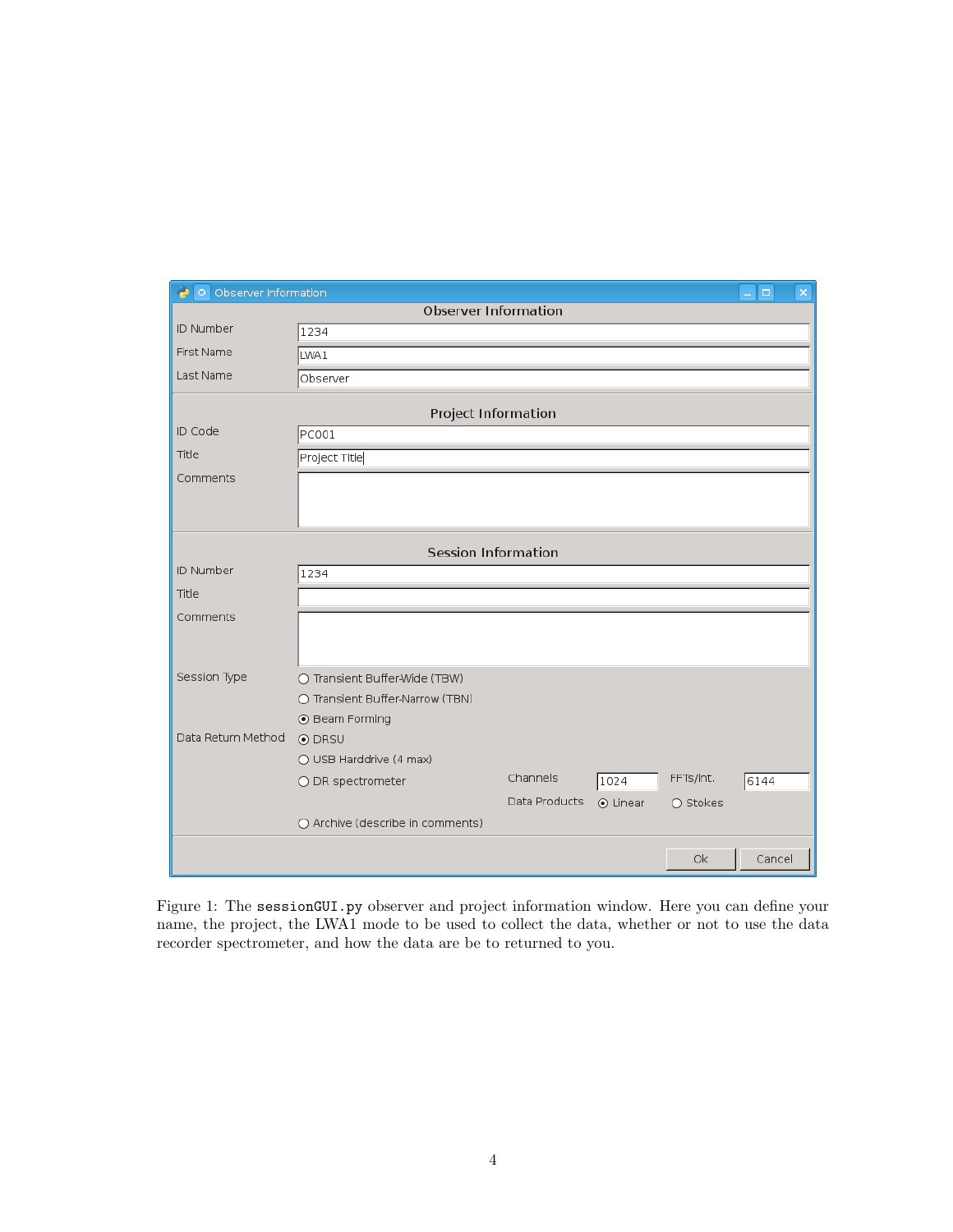| <b>Advanced Settings</b><br>о.       |            |                                              |           |             | $\times$<br>$\Box$ |  |  |  |  |  |
|--------------------------------------|------------|----------------------------------------------|-----------|-------------|--------------------|--|--|--|--|--|
| <b>MCS-Specific Information</b>      |            |                                              |           |             |                    |  |  |  |  |  |
| MIB Recording Period:                |            |                                              |           |             |                    |  |  |  |  |  |
| ASP<br>MCS Decides                   | DP         | MCS Decides                                  | DR1-DR5   | MCS Decides |                    |  |  |  |  |  |
| <b>SHL</b><br>MCS Decides            | <b>MSC</b> | MCS Decides                                  |           |             |                    |  |  |  |  |  |
| MIB Update Period:                   |            |                                              |           |             |                    |  |  |  |  |  |
| ASP<br><b>MCS Decides</b>            | DP         | <b>MCS Decides</b>                           | DR1-DR5   | MCS Decides |                    |  |  |  |  |  |
| SHL<br>MCS Decides                   | MSC        | MCS Decides                                  |           |             |                    |  |  |  |  |  |
| □ Include relevant MSC/Scheduler Log |            | □ Include relevant MSC/Executive Log         |           |             |                    |  |  |  |  |  |
| $\Box$ Include station static MIB    |            | □ Include design and calibration information |           |             |                    |  |  |  |  |  |
| <b>ASP-Specific Information</b>      |            |                                              |           |             |                    |  |  |  |  |  |
| Filter Mode Setting                  |            | MCS Decides<br>▼                             |           |             |                    |  |  |  |  |  |
| First Attenuator Setting             |            | MCS Decides                                  |           |             |                    |  |  |  |  |  |
| Second Attenuator Setting            |            | MCS Decides                                  |           |             |                    |  |  |  |  |  |
| Split Attenuator Setting             |            | MCS Decides<br>$\overline{\phantom{a}}$      |           |             |                    |  |  |  |  |  |
|                                      |            |                                              |           |             |                    |  |  |  |  |  |
| <b>DRX-Specific Information</b>      |            |                                              |           |             |                    |  |  |  |  |  |
| Gain<br><b>MCS Decides</b>           |            |                                              |           |             |                    |  |  |  |  |  |
| Beam<br>MCS Decides                  |            |                                              |           |             |                    |  |  |  |  |  |
| <b>Beam-Dipole Mode Information</b>  |            |                                              |           |             |                    |  |  |  |  |  |
| $\Box$ Enabled for all observations  | OY         |                                              |           |             |                    |  |  |  |  |  |
| Stand Number<br>258                  | Stand Gain | $\odot$ X<br>1.0000                          | Beam Gain | 0.0041      |                    |  |  |  |  |  |
|                                      |            |                                              |           |             |                    |  |  |  |  |  |
|                                      |            |                                              | 0k        | Cancel      |                    |  |  |  |  |  |
|                                      |            |                                              |           |             |                    |  |  |  |  |  |

<span id="page-4-0"></span>Figure 2: The sessionGUI.py advanced observation settings window. Here you can define the gain used for the observations and which beam DRX observations are to use.

- 7. If you are observing with DRX, make sure that you have assigned a particular beam for the session to use. This is done through the Observations->Advanced Settings dialog shown in Figure [2.](#page-4-0)
- 8. Once you are happy with the observation setup, save the observation to disk. Before the file is saved it will be validated. If any of the observations have invalid parameters, they will be highlighted in red. The terminal window will also list the invalid parameters. Be sure to correct any problems before you exit sessionGUI.py.
- 9. SDFs are submitted to LWA1 for observation through the SDF validator at [http://fornax.](http://fornax.phys.unm.edu/lwa/validator/index.html) [phys.unm.edu/lwa/validator/index.html](http://fornax.phys.unm.edu/lwa/validator/index.html). This page accepts multiple SDFs or a tarball containing multiple SDFs and validates each file. Any errors in the SDFs will also be noted as part of the validation process. Valid files are sent to the observing queue to be run by the LWA1 operator.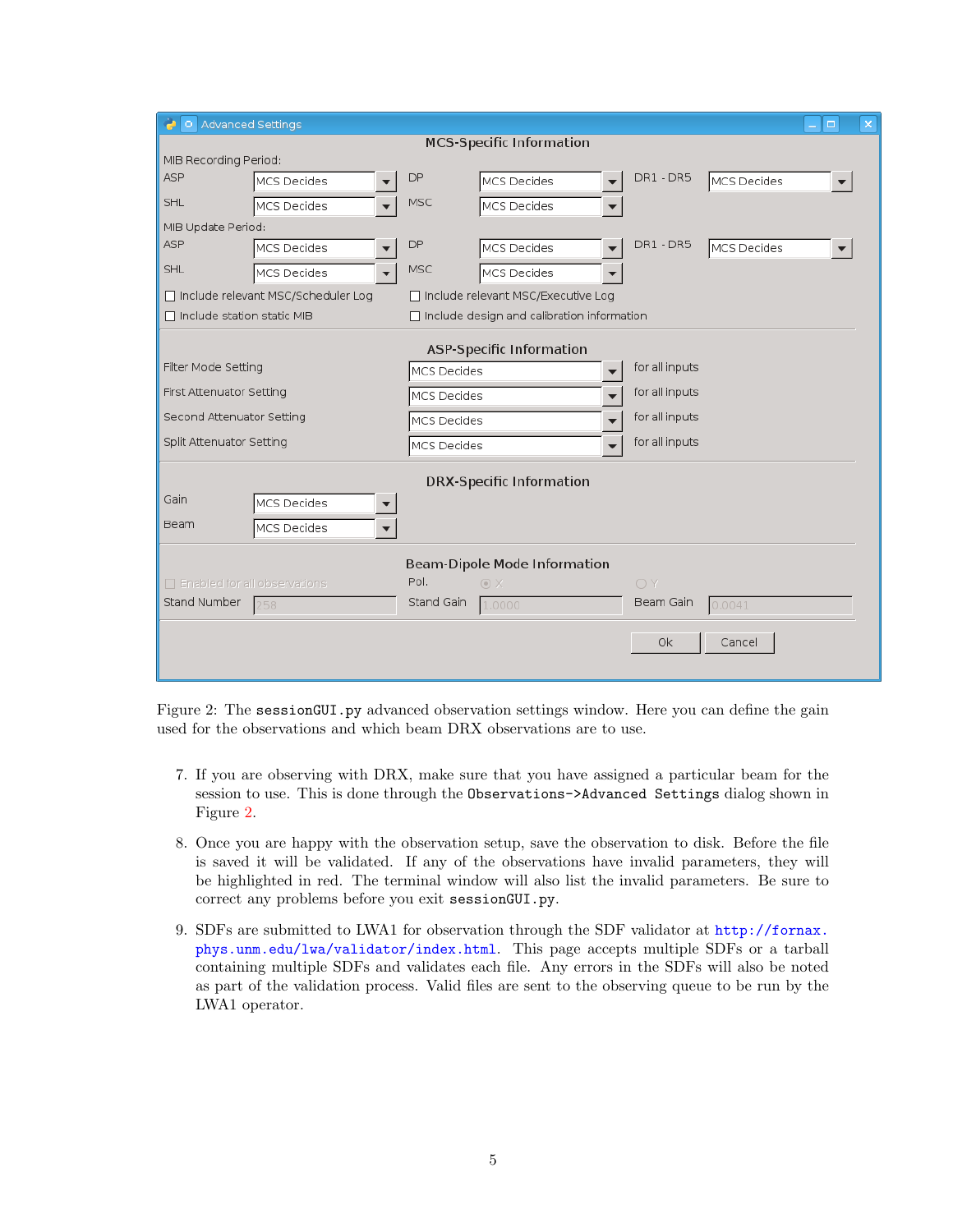# 3 Pulsars at Low Frequencies

# <span id="page-5-0"></span>3.1 Observing a Known Pulsar in "Spectrometer" Mode

## Goal: Use 15 minutes of data from a single LWA1 beam to detect the pulsar B0329+54. In the process get a feel for how to examine beam data.

### Estimated Time: 10 minutes.

1. Take a look at the power and clipping levels in the spectrometer data file using scripts in the Commissioning extension. You can get an overview of the power levels and clipping via:

#### \$LEXTS/Commissioning/DRX/HDF5/drspecFileCheck.py 056770\_000044687

which will report both quantities. Optimal values of power are between seven and ten. Below seven some dynamic range is lost because the signal strength is not enough to populate many bit levels in the data. Above ten the clipping starts to become severe and the dynamic range is also compromised. However, high values for the power and clipping may be transient, e.g., radio frequency interference (RFI), and do not necessarily mean that the observation is useless.

If the power or clipping is high for either tuning, convert the data to an HDF5 file and interactively plot the results using:

\$LEXTS/Commissioning/DRX/HDF5/drspec2hdf.py 056770\_000044687 \$LEXTS/Commissioning/DRX/HDF5/plotHDF.py 056770\_000044687-waterfall.hdf5

Inside plotHDF.py you can view both tunings and polarizations in a variety of ways and look at how the data evolve in time and frequency.

2. Now convert the file into PSRFITS format in preparation for folding the pulsar using PRESTO.

\$LEXTS/Pulsar/writePsrfits2FromDRSpec.py -s B0329+54 056770\_000044687

This will create two files: "drx 56770 B0329+54 b2t1 0001.fits" and "drx 56770 B0329+54 b2t2 0001.fits", one for each tuning. If the tunings are spaced by the sample rate the two PSRFITS files can be combined with combine lwa and jointly analyzed in PRESTO:

combine\_lwa2 -o drx\_56770\_B0329+54\_b2 drx\_56770\_B0329+54\_b2t2\_0001.fits \ drx\_56770\_B0329+54\_b2t1\_0001.fits

This will create a new file named "drx 56770 B0329+54 b2 0001.fits" that contains the data from the two input files.

3. Although the LWA1 site is relatively free of RFI it is often a good idea to create a mask to remove any RFI that may be present in the data. To create this mask use the PRESTO rfifind utility:

rfifind -time 2.0 -o mask\_B0329+54\_b2 drx\_56770\_B0329+54\_b2\_0001.fits

The resulting mask includes a postscript file that can be viewed with evince or ghostscript.

4. Finally, incoherently dedisperse the PSRFITS file and fold the data at the pulsar's period of ≈715 ms using the PRESTO prepfold utility: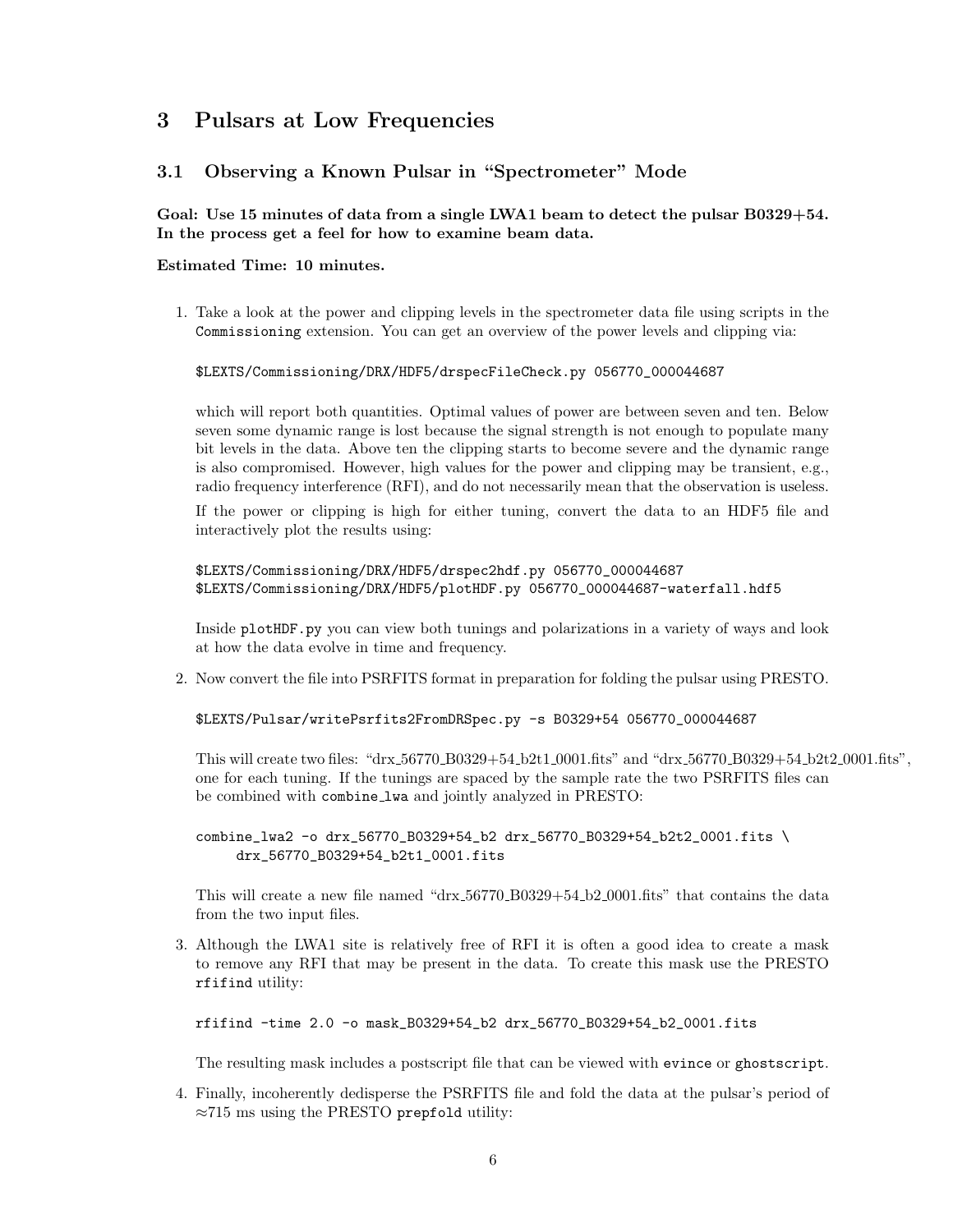#### prepfold -psr 0329+54 -mask mask\_B0329+54\_b2\_rfifind.mask -nsub 128 \ drx\_56770\_B0329+54\_b2\_0001.fits

After folding, prepfold will generate an analysis plot showing the pulse strength over time, the constraints on the period and period rate of change, and the constraints on the dispersion measure (DM).

# <span id="page-6-0"></span>3.2 Observing a Unknown Pulsar in "Raw Data" Mode

#### Goal: Use 10 minutes of data from a single LWA1 beam to detect an unknown pulsar.

#### Estimated Time: 30 minutes.

1. Start by converting the raw DRX data file in /data/network/SummerSchool/UnknownPulsar/ to PSRFITS via:

\$LEXTS/Pulsar/writePsrfits2.py 056227\_000024985\_DRX.dat

and then create RFI masks for the two PSRFITS files similar to before.

2. Since the DM of the pulsar is only constrained between 5 and 15 pc cm<sup>-2</sup>, search with PRESTO by first incoherently dedispersion files at a collection of trial DMs.

### prepsubband -lodm 5 -dmstep 0.1 -numdms 100 -nsub 128 -mask mask\_rfifind.mask \ -numout #### -o <output\_base\_name> psrfitsfilename

This script will create a collection of dedispersed files with a base name of joutput base name. You can figure out the value used for  $\lnot$  -numout by looking at the number of points that rfifind reports when it starts, and then determining the closest power of 2. The next largest power of two can be found with Python through:

python  $-c$  'import math; print  $2* $max$ .ceil(math.log(#####)/math.log(2))'$ 

For each trial DM file search for a pulsar using:

accelsearch -zmax 0 -numharm 16 <name\_to\_search>

Since prepsubband generates many files it is convenient to process them all at once with the xargs command:

ls <output\_base\_name>\*.dat | xargs -n1 accelsearch -zmax 0 -numharm 16

which will run accelsearch on each file found by the 1s command.

Sift through the various pulsar candidates found by accelsearch to find the approximate DM and period for the pulsar using the PRESTO utility ACCEL sift.py:

python \$PRESTO/python/ACCEL\_sift.py \*.cand

The pulsar should show up across several closely spaced DMs at the same period.

3. Once the approximate DM and period are known, fold the original data at the pulsar's period. This searches over a small range of DM and period to get the best fit. Note: prep fold takes DM values in pc cm<sup>−3</sup> and periods in seconds.

```
prepfold -dm ##.# -p ##.# psrfitsfilename -nsub 128 \
     -mask mask_rfifind.mask
```
Note the final DM and period.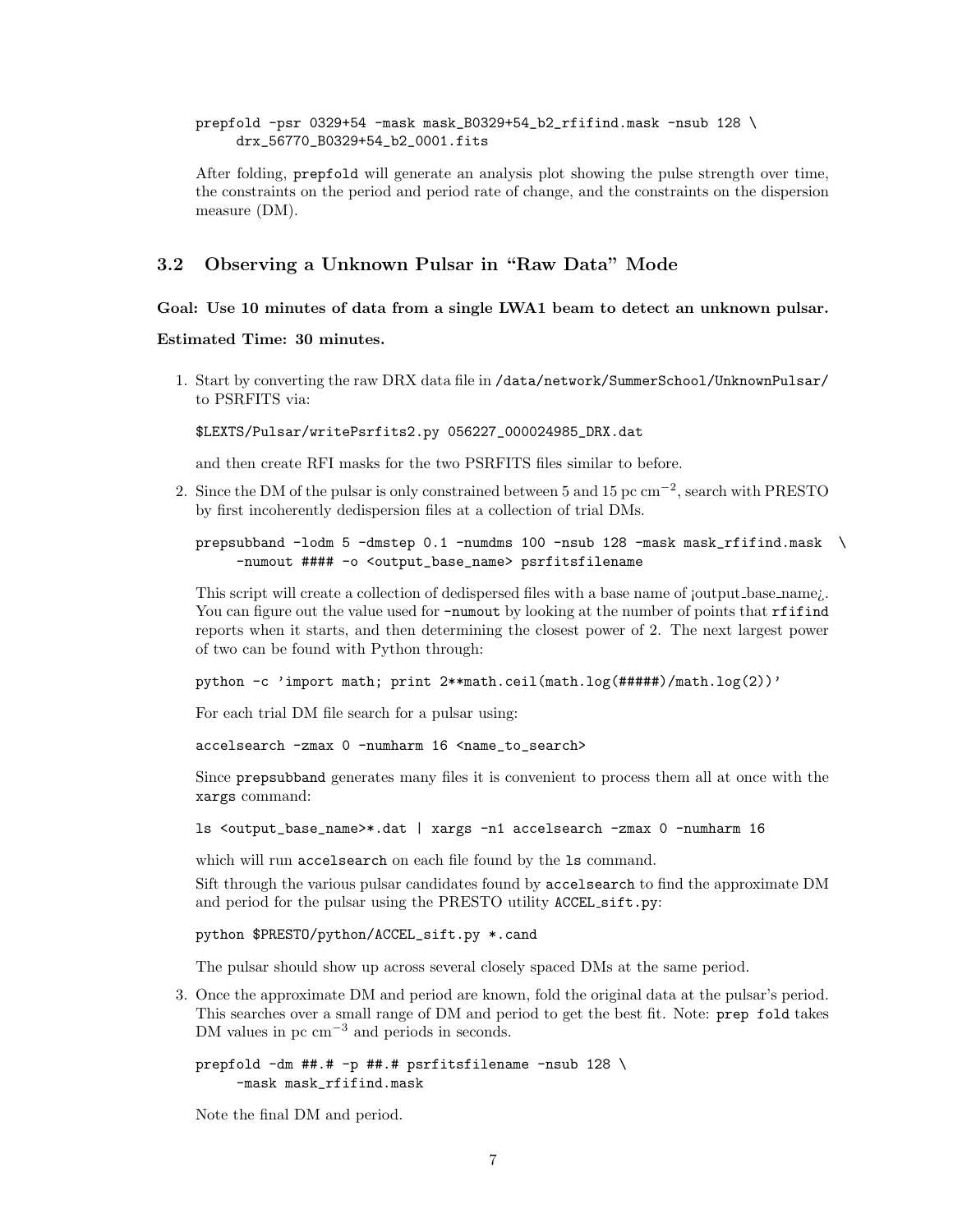# 3.3 Improving the Detection Using Coherent Dedispersion

Goal: Refine the detection of the unknown pulsar in Section [3.2](#page-6-0) using coherent dedispersion.

### Estimated Time: 30 minutes.

1. Up to this point only incoherent dedispersion has been used for the pulsar analysis. However, the dispersion introduced by the interstellar medium can be removed from the raw data more precisely using coherent dedispersion if the DM is known ahead of time. To apply coherent dedispersion to LWA1 DRX data use the writePsrfits2D.py script:

\$LEXTS/Pulsar/writePsrfits2D.py ##.# 056227\_000024985\_DRX.dat

where the first argument to the script is the DM found above. After the file has been converted, create RFI masks for the two PSRFITS files similar to sections [3.1](#page-5-0) and [3.2.](#page-6-0)

2. Fold the data at the pulsar's period using prepfold. This will also search over a small range of DM and period to get the best fit.

```
prepfold -dm ##.# -p ##.# psrfitsfilename -nsub 128 -mask mask_rfifind.mask
```
Note the final DM and period. Is the detection stronger with coherent dedispersion?

# 3.4 Measuring Faraday Rotation

## Goal: Use data from the LWA Pulsar Archive to determine the rotation measure for on PSR B0950+08.

#### Estimated Time: 30 minutes.

- 1. The data for this exercise originally come from the LWA Pulsar Archive<sup>[2](#page-7-0)</sup>. This archive contains observations of the 107 pulsars detected using LWA1 and has data that spans several years for some pulsar. The data on PSR B0950+08 comes from January of 2018 and is at a frequency of 64.5 MHz. All of additional data available for this pulsar on this date can be found at <http://lda10g.alliance.unm.edu/PulsarArchive/B0950+08/58132/>.
- 2. Since many of the pulsar analysis tools used in this exercise default to writing in the same directory as the data it is convenient to create a local copy of data. Do this by copying the entire /data/network/SummerSchool/PulsarRM/ directory.
- 3. Using your local copy of the data, flag obvious radio frequency interference (RFI) using the median 6.psh script.

./median\_6.psh 58132\_B0950+08\_64.5MHz.0000.ar

This script finds and flags data that are more than  $6\sigma$  from the median and writes the results to a new file with a .zz extension.

4. Next, integrate over all the periods (time-bins) of the pulsar. This can be done using the PSRCHIVE command pam:

<span id="page-7-0"></span><sup>2</sup><http://lda10g.alliance.unm.edu/PulsarArchive>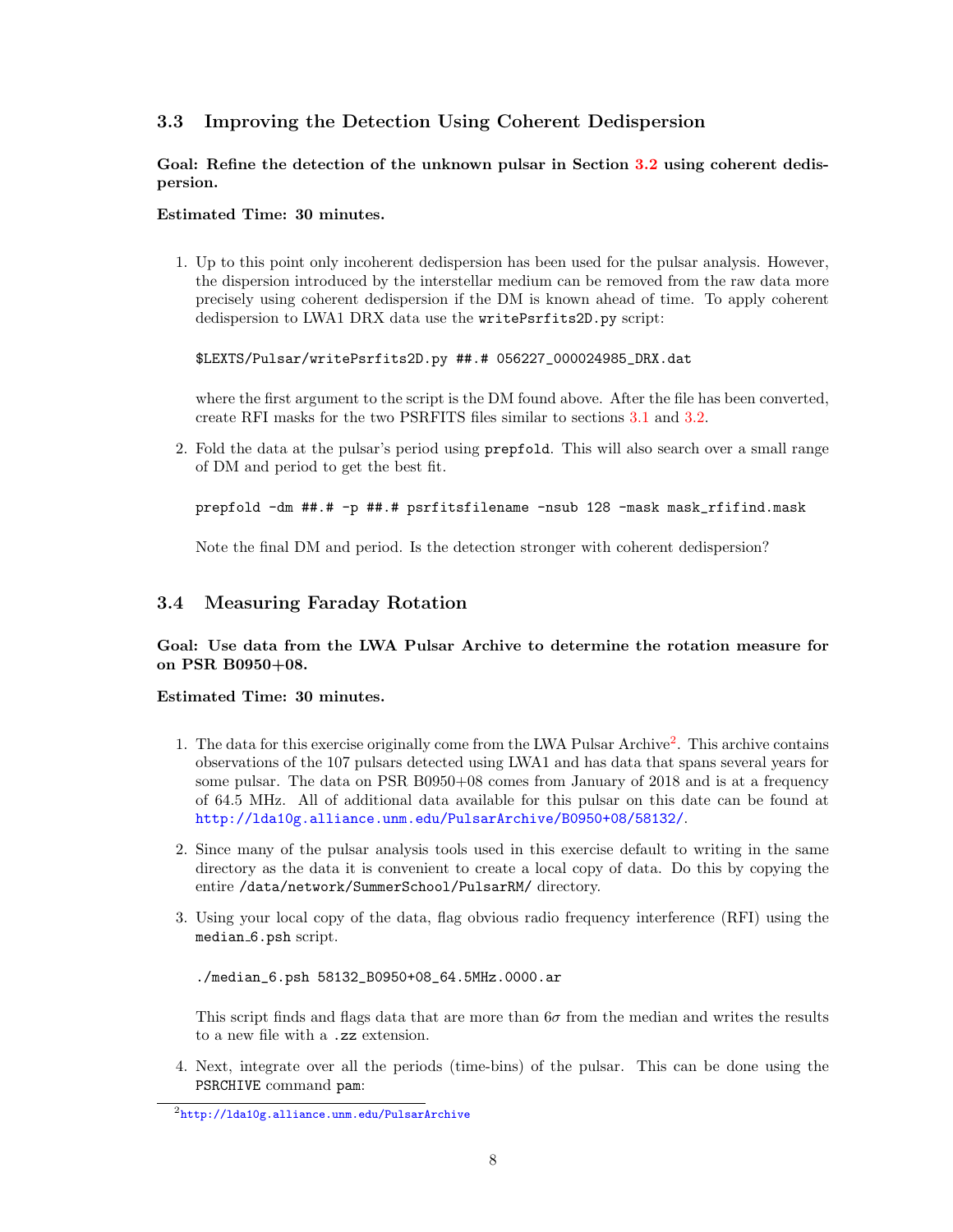pam -T -e tscrunch 58132\_B0950+08\_64.5MHz.0000.zz

Here, the -T flag tells pam to integrate over times and the -e flag sets the output extension to .tscrunch.

5. In order to convert to Stokes parameters we will again make use of the pam command, this time with the -S flag:

pam -S -e tscrunchS 58132\_B0950+08\_64.5MHz.0000.tscrunch

The four Stokes parameters (I, Q, U, and V) can be plotted to view the effects of Faraday Rotation using:

./plot\_pol 58132\_B0950+08\_64.5MHz.0000.tscrunchS

The Faraday Rotation manifests as frequency dependent banding in the Stokes Q (second plot from left) and U (third plot from left) plots of frequency vs. pulsar phase.

6. Now attempt to fit a rotation measure (RM) to the data. We know the RM of PSR B0950+08 is  $\approx$ 2, but the ionosphere can change that up to  $\pm$ 1.5, so we will look at RMs from –5 to 5 and test 256 values of RM to get a good fit:

rmfit -D -K 58132\_B0950+08\_64.5MHz.0000\_rmfit.eps/CPS -m -5,5,256 \ 58132\_B0950+08\_64.5MHz.0000.tscrunch

This will create a plot of trial RMs versus total polarization and attempt to fit a Gaussian to it. The plot is stored as a .eps file that can be viewed with evince.

7. Using the best-fit value for the RM, apply it to the data and re-generate the plot of the Stokes parameters:

pam -R #.### -e tscrunchRM 58132\_B0950+08\_64.5MHz.0000.tscrunch pam -S -e tscrunchRMS 58132\_B0950+08\_64.5MHz.0000.tscrunchRM ./plot\_pol 58132\_B0950+08\_64.5MHz.0000.tscrunchRMS

In the first command of the above " $\#.\# \# \#''$  is the best-fit RM value found with  $\text{rm }f$  it.

8. The best-fit RM value found above includes both the interstellar medium along the line of sight as well as a contribution from the Earth's ionosphere. Since we are interested in understanding the interstellar medium we need to remove to ionosphere component. This is traditionally done using low temporal and spatial resolution global models of the total electron content (TEC) in the ionosphere and then interpolating these to the exact observing time and location.

# 4 Studying the Transient Universe

# 4.1 Jovian Bursts

Goal: Search a two hour DRX observation tracking Jupiter to identify Jovian bursts.

Estimated Time: 45 minutes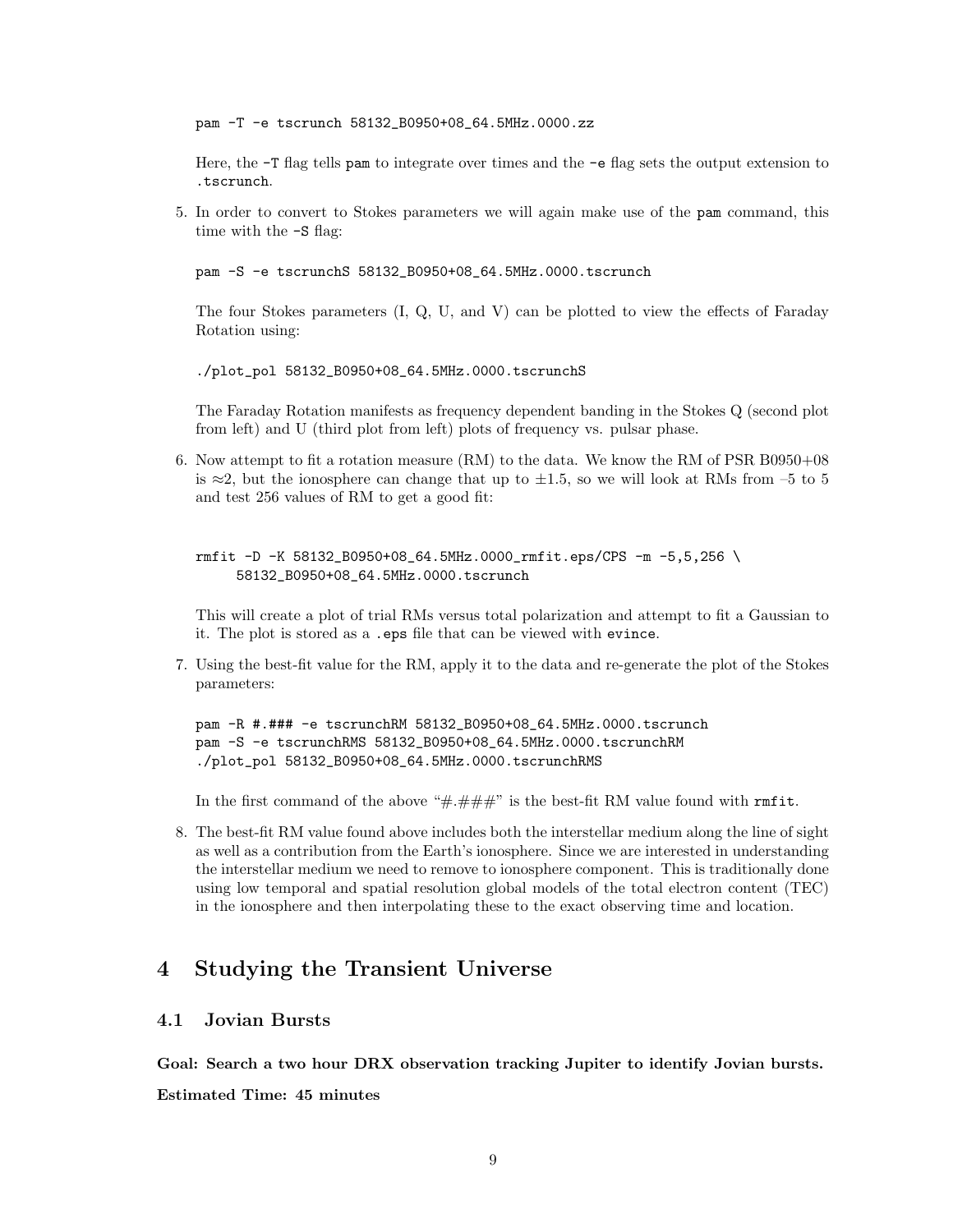1. The data being analyzed here are part of a commissioning test observation of Jupiter. Unlike most LWA1 beam formed data, this file contains a single 19.6 MS/s tuning. Since reducing the raw data, even at a reduced spectral and temporal resolution, takes about two hours, a pre-reduced file named "055917 000007389 Jupiter-waterfall-low.hdf5" has been provided in /data/network/SummerSchool/Jupiter/. This file has a temporal resolution of five seconds and a spectral resolution of 4.8 kHz. Display this file using:

```
$LEXTS/Commissioning/DRX/HDF5/plotHDF.py \
     055917_000007389_Jupiter-waterfall-low.hdf5
```
and look for evidence of bursts during the file. For each burst note the time offset, UTC start time, and duration. The plotting script also allows for the color map, stretch, and scale to interactively adjusted which may help identify events.

2. After you have identified any bursts in the file, produce higher resolution versions of the event using hdfWaterfall.py. Since the bursts are highly circularly polarized try processing the file to Stokes parameters:

```
$LEXTS/Commissioning/DRX/HDF5/hdfWaterfall.py -s ##.# -d ##.# -a 0.01 -k \
     055917_000007389_Jupiter.dat
```
where "-s" sets the relative offset from the beginning of the file, "-d" specifies the duration to process, "-a" sets the integration time to 10 ms, and "-k" sets the processing mode to Stokes I, Q, U, and V.

3. Plot the higher resolution files with plotHDF.py to get a better view of the burst structure. Depending on the size of the higher resolution file you may need to display a sub-set of the data.

# 4.2 Solar Bursts

## Goal: Search a three hour spectrometer file from the LWA Data Archive for solar bursts.

## Estimated Time: 10 minutes

1. The data being analyzed here are part of a program to search for prompt emission from gamma ray bursts (GRB). The data are from Fermi Trigger 405367742[3](#page-9-0) which turned out not to be a GRB but, in fact, a solar burst. The data are taken at a temporal resolution of 40 ms which makes displaying the full file difficult. Start by creating a lower resolution version of the HDF5 file in /data/network/SummerSchool/Sun/ using the decimateHDF.py script:

\$LEXTS/Commissioning/DRX/HDF5/decimateHDF.py -s 5 20 056601\_000024625-waterfall.hdf5

This will create a new HDF5 file that has one-fifth the spectral resolution and one-twentieth the temporal resolution which will be more suitable for displaying.

2. Examine the file using the plotHDF.py script and check both tunings for evidence of bursts.

\$LEXTS/Commissioning/DRX/HDF5/plotHDF.py 056601\_000024625-waterfall-decim.hdf5

<span id="page-9-0"></span><sup>3</sup><http://gcn.gsfc.nasa.gov/other/405367742.fermi>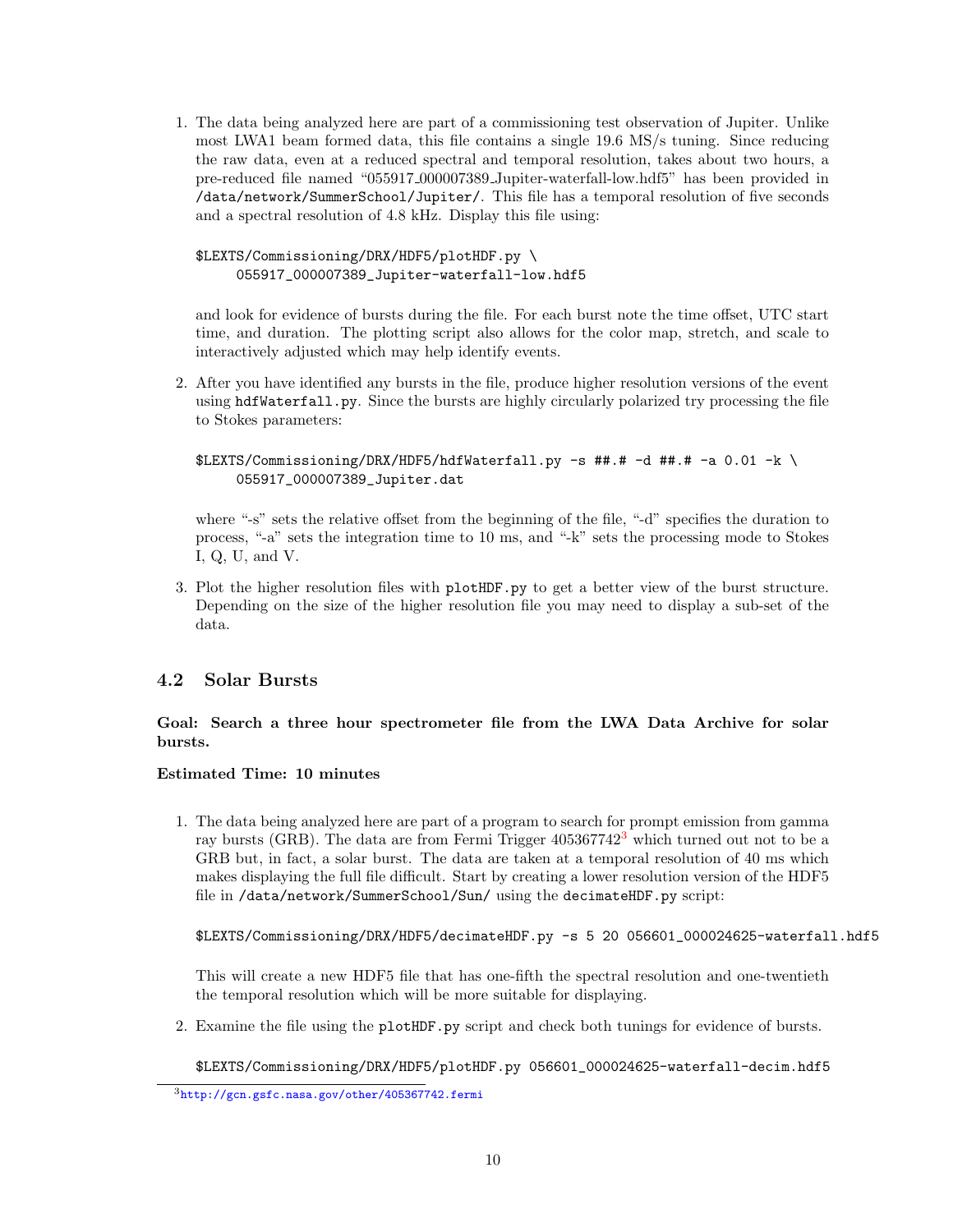For each burst you find, note the time range of the burst, both in UTC and relative to the start of the observation. Once again, the plotting script also allows for the color map, stretch, and scale to interactively adjusted which may help identify events.

3. For each of the bursts identified, display the burst in the full-resolution data in plotHDF.py. The script supports displaying a subset of the data via the "-s/–skip" and "-d/–duration" flags:

\$LEXTS/Commissioning/DRX/HDF5/plotHDF.py -s ## -d ## 056601\_000024625-waterfall.hdf5

# 4.3 Giant Pulses from the Crab Pulsar

#### Goal: Search a raw beam forming observation for giant pulses from the Crab pulsar.

#### Estimated Time: 15 minutes

1. The data being analyzed here are part of a project to characterize the low frequency giant pulsed emission (CGPs) from the Crab pulsar . The data consist of tunings at 60 and 76 MHz with a sample rate of 19.6 MS/s. To begin searching for the CGPs, first convert the first 100 seconds of data in /data/network/SummerSchool/CGPs/ to an HDF5 file with 16,384 channels and 40 ms integrations:

```
$LEXTS/Commissioning/DRX/HDF5/hdfWaterfall.py -a 0.04 -l 16384 -d 100 056598_000003517
```
The large number of channels will improve the dedispersion by reducing the amount of DM smearing per channel.

2. After the file has been converted, display it using plotHDF.py to get an idea of the overall interference environment and to check for any obvious pulses. The CGPs will appear as curves moving from the upper left to the lower right of the waterfall due to dispersion.

\$LEXTS/Commissioning/DRX/HDF5/plotHDF.py 056598\_000003517-waterfall.hdf5

Masking RFI will help identify pulses. The calculateSK.py utility provides a simple way to mask RFI based on spectral kurtosis. To create and apply a basic mask run:

#### \$LEXTS/Commissioning/DRX/HDF5/calculateSK.py -g 056598\_000003517-waterfall.hdf5

and examine the updated file in plotHDF.py. You can also manually create and edit the mask stored in an HDF5 file with plotHDF.py. To do this use the Mask menu. You may want to try different masking parameters via the Mask -> Adjust Masking Parameters dialog, particularly try adjusting the number of sections used for spectral kurtosis. You can also manually adjust the mask by clicking on points to be removed with the right mouse button. After creating an acceptable set of masks save them to the HDF5 file via File -> Save.

3. Since the Crab pulsar has a DM of  $\approx 56.79$  pc cm<sup>-3</sup> the giant pulses will be more obvious if the data are first incoherently dedispersed and then spectrally averaged. To perform the dedispersion use the dedisperseHDF.py utility:

\$LEXTS/Commissioning/DRX/HDF5/dedisperseHDF.py 56.79 056598\_000003517-waterfall.hdf5

and then average using decimateHDF.py: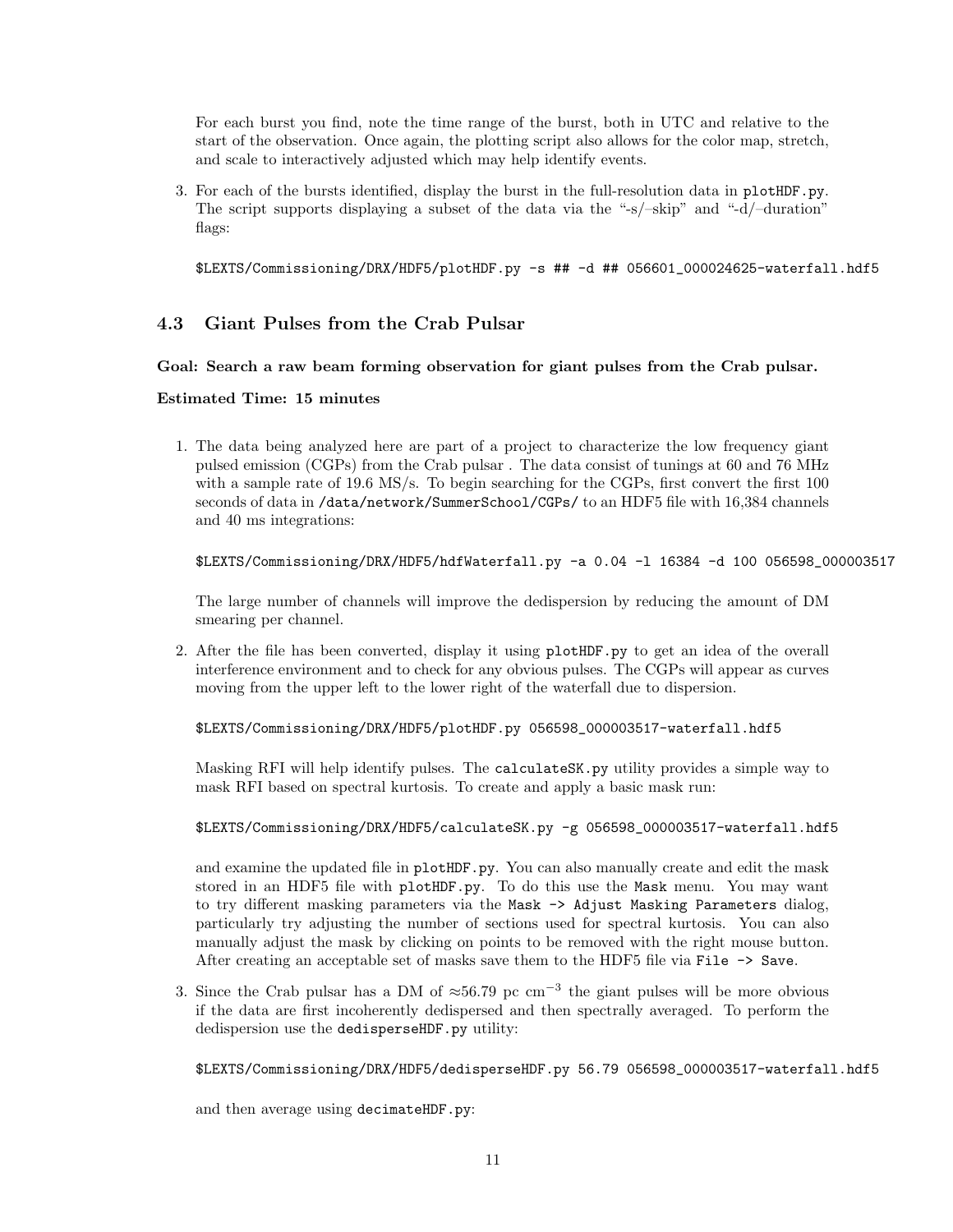\$LEXTS/Commissioning/DRX/HDF5/decimateHDF.py -s 256 1 \ 056598\_000003517-waterfall-DM56.7900.hdf5

This will reduce the number of frequency channels to 64.

4. Display the dedispersed and decimated data using plotHDF.py:

\$LEXTS/Commissioning/DRX/HDF5/plotHDF.py 056598\_000003517-waterfall-DM56.7900-decim.hdf5

The CGPs will appear in the waterfall as horizontal bursts. To more easily identify the CGPs, you may need to turn on bandpassing via the "Bandpass" menu and flag channels that are dominated by RFI.

# 5 All-Sky Imaging

#### Goal: Use TBN data to create images of the sky and search for meteor echoes.

Estimated Time: 30 minutes.

1. TBN data consists of a continuous stream of 8-bit I/8-bit Q raw voltage data sampled at up to 100 kS/s from all 520 antennas. The data used here are part of an experiment to study meteor streams using the echoes of analog TV stations at 55.25 MHz (channel 2). Since the signals of interest here are normally considered RFI in astronomical observations it is a good idea to make sure that the data are not clipped. Start by using the tbnFileCheck.py to check for saturation in the data in /data/network/SummerSchool/Meteors/:

\$LEXTS/Commissioning/TBN/tbnFileCheck.py 056761\_000099453

This will display information about the data for Stand #10.

2. Next, examine several spectra from individual stands to make sure that the carrier at 55.25 MHz is detectable using the tbnSpectra.py script. Be sure the skip a few minutes into the file to get an idea of what the "typical" spectrum looks like.

tbnSpectra.py -s 120 -k 10,173,258 056761\_000099453

In the above command, the "-s" option sets how many seconds to skip into the file and the "-k" flag sets which stands to keep for the analysis. If this flag is omitted, plots from all 520 antennas will be displayed. The plots created are labeled by the stand number, polarization (in parenthesis), the digital processor digitizer number, and the combined status code (in brackets).

3. In order to form an image the data need to be correlated. LSL provides an FX correlator that can be accessed with the correlateTBN.py script. Since correlation of the data is computationally intensive, start by correlating only 1 second of data:

correlateTBN.py -o 120 -s1 -t1 -2 -l 32 056761\_000099453

In the above, the "-o 120" flag offsets two minutes into the file, the "-s" flag sets the number of integrations to generate, and the "-t" flag sets in the integration time in seconds. The "-2" flag specifies the number of polarization products to compute: XX and YY while the "-l 32" flag tells the correlator to compute 32 channels across the 100 kHz bandwidth. The results of the correlation are written out to a FITS IDI file named "056761\_000099453.FITS\_1".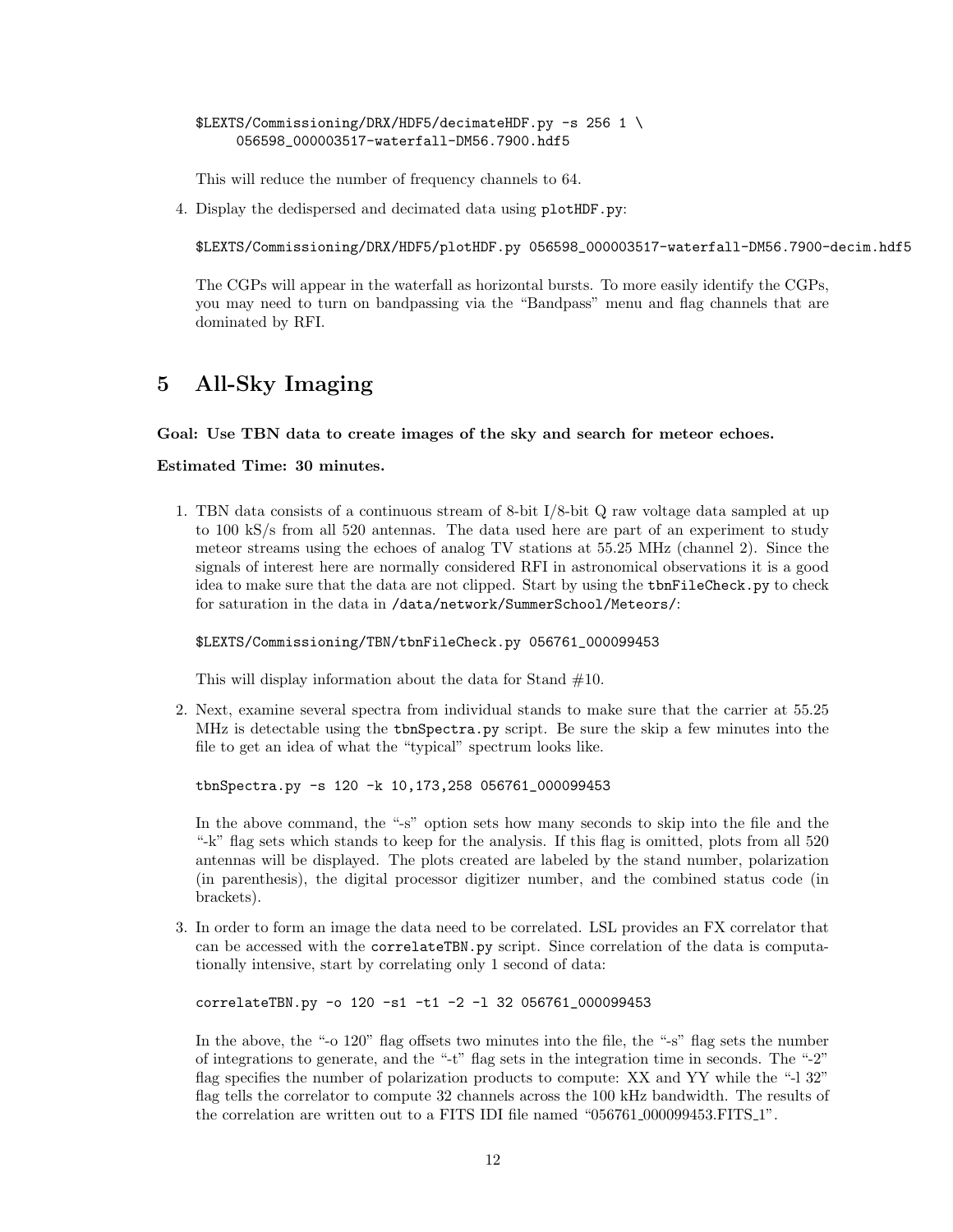4. The FITS IDI file generated can be imaged with the imageIDI.py script that is included with LSL. This script uses the AIPY w-projection method to deal with the non-zero  $w$  terms that arise from the wide field of view at low frequencies:

imageIDI.py 056761\_000099453.FITS\_1

The script will generate a zoom-able image of each polarization product and add a coordinate system.

5. One method of looking for meteor echoes is to difference sequential images to remove the relatively constant sky background. To do this use the correlate.sh script in /data/network/SummerSchool/Meteors/ to correlate 11 one-second chunks of data. Be sure to remove the FITS IDI file created in the previous step before running this script.

#### export MEXTS=/data/network/SummerSchool/Meteors \$MEXTS/correlate.sh 056761\_000099453

This will create a sequence of files named:

- 056761\_000099453.FITS\_SL0
- 056761<sub>-000099453</sub>.FITS\_SL1
- 056761\_000099453.FITS\_SL2
- $\bullet$  . . .
- 6. Difference sequential image pairs using the diffIDI.py script in /data/network/SummerSchool/Meteors. This is a modified version of imageIDI.py that takes two FITS IDI files as arguments and subtracts the second from the first. Use the plots created by the script to identify possible meteor trail echoes.

\$MEXTS/diffIDI.py 056761\_000099453.FITS\_SL1\ 056761\_000099453.FITS\_SL0

7. Since the diffIDI.py script does not have an interactive display it has the option to export the image to a multi-extension FITS image file that can be viewed in ds9. To export the images, use the "-f" option:

\$MEXTS/diffIDI.py -f diff-image.fits 056761\_000099453.FITS\_SL1 \ 056761\_000099453.FITS\_SL0

and then open the file in ds9:

ds9 diff-image.fits

# 6 Single Baseline Interferometer

#### Goal: Use data from the LWA correlator to monitor a pulsar

## Estimated Time: 45 minutes.

1. We will run AIPS inside a docker container. First we have to retrieve the Docker container. Here is how: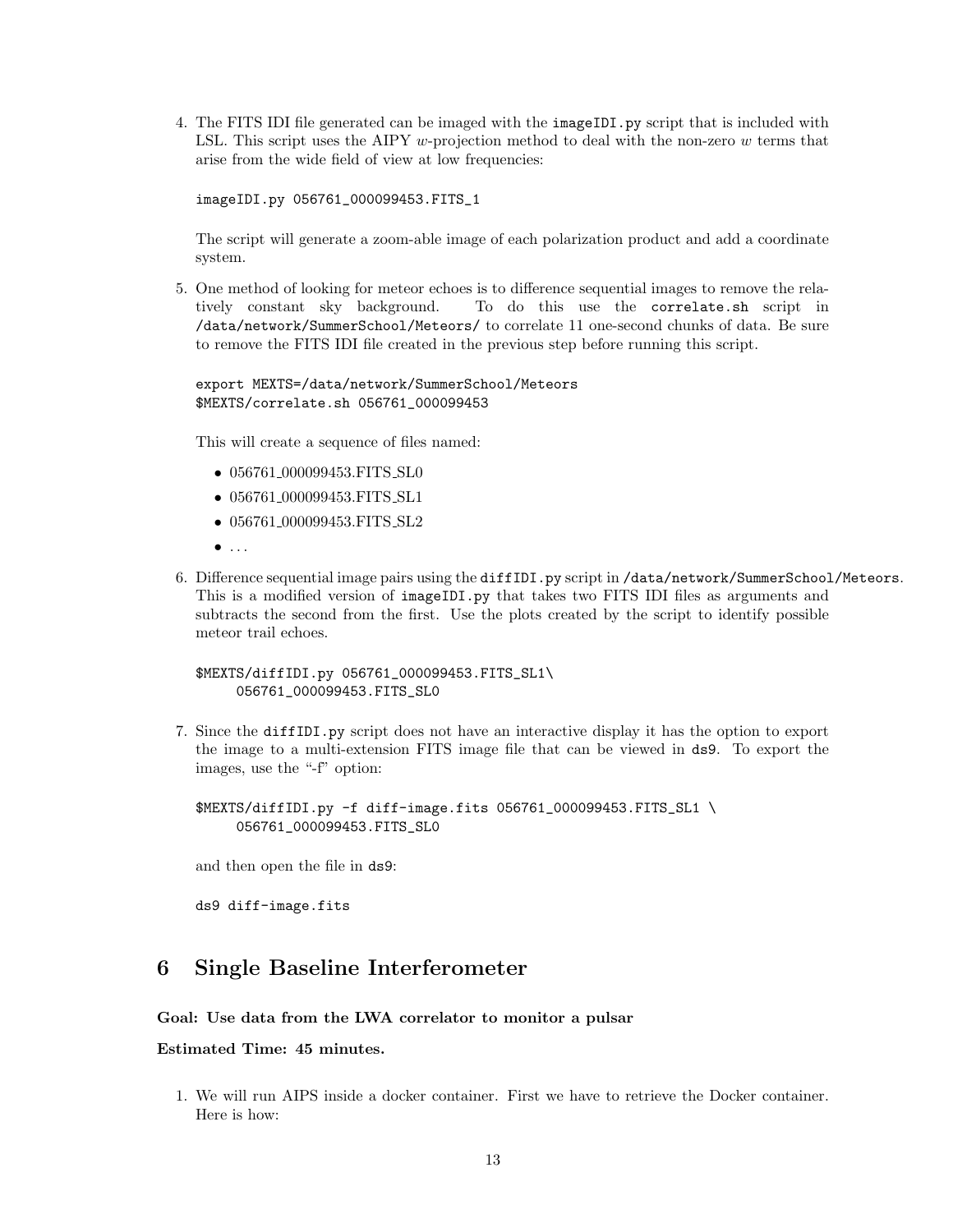docker pull lwaproject/lsl:baseline docker run -it -p 10000:10000 -v /path/to/data:/data lwaproject/lsl:baseline

See the instructions about connecting to the xpra server in §1. Now start up AIPS with:

aips

When prompted for your user number enter your favorite number between 100 and 1000. A TV display should start up automatically.

2. Visibility data from the LWA correlator is contained in a UVFITS data set. Inside the UVFITS file are cross correlation amplitudes and phases in various combinations of polarizations and frequency channels over the course of the observing run, which in turn consists of multiple scans of sources. For the example dataset considered here, there are two IFs or spectral windows, one centered at 53 MHz and the other at 73 MHz, each with 512 channels across a 19.6 MHz band. The linear polarizations of the LWA beams have been converted to circulars (RR, LL, RL, LR) for ease of processing. This particular observation also used two beams – a calibration beam that looked at calibrators throughout the run, and a source beam that looked at a combination of phase check sources and our target, the strong pulsar B1919+21. The scheduling files were created using the swarmGUI.py in LSL which creates interferometry definition files .idf files which are conceptually very close to the .sdf files described in §2. More details about setting up interferometry observations can also be found on the LWA web pages at [http://www.phys.unm.edu/~lwa/singleB\\_tutorial.pdf](http://www.phys.unm.edu/~lwa/singleB_tutorial.pdf).

Start by loading the data into AIPS using the task FITLD. The calibrator beam is called B1919CAL.LWASV and the source beam is called B1919SRC.LWASV, both in /data/network/SummerSchool/Interferometer/.

```
task 'fitld'
datain '/data/B1919CAL.LWASV
outn 'B1919CAL'; outcl 'LWASV'; ncount 1; outdi 1
go fitld
datain '/data/B1919SRC.LWASV
outn 'B1919SRC'; outcl 'LWASV'; ncount 1; outdi 1
go fitld
```
This assumes that the variable '/data' was mounted when you started docker.

- 3. The data loaded into AIPS will have calibration information in CL table 2, bandpass information in BP table 1 and flagging information in FG table 1. If you want to follow the steps below to derive the calibration then you should first delete CL table 2 and BP table 1 for both files using EXTDEST. Remove also SN table 1 from the calibration beam. Keep the FG table as this is automatically generated.
- 4. To familiarize yourself with the data use LISTR with optyp 'SCAN' on both files and look at what is there. You should see the target source, PSR B1919+21 in the source beam.
- 5. Perform fringe fitting using FRING on 3C295 in the calibration beam. You just need 1 good minute of data for this.

```
task 'fring'
getn i
aparm 0 0 0 0 0 2 6
dparm 1 5000 0 0.96 0
calsour '3C295',''
solint 1
timer 0 9 5 0 0 9 6 0
go fring
```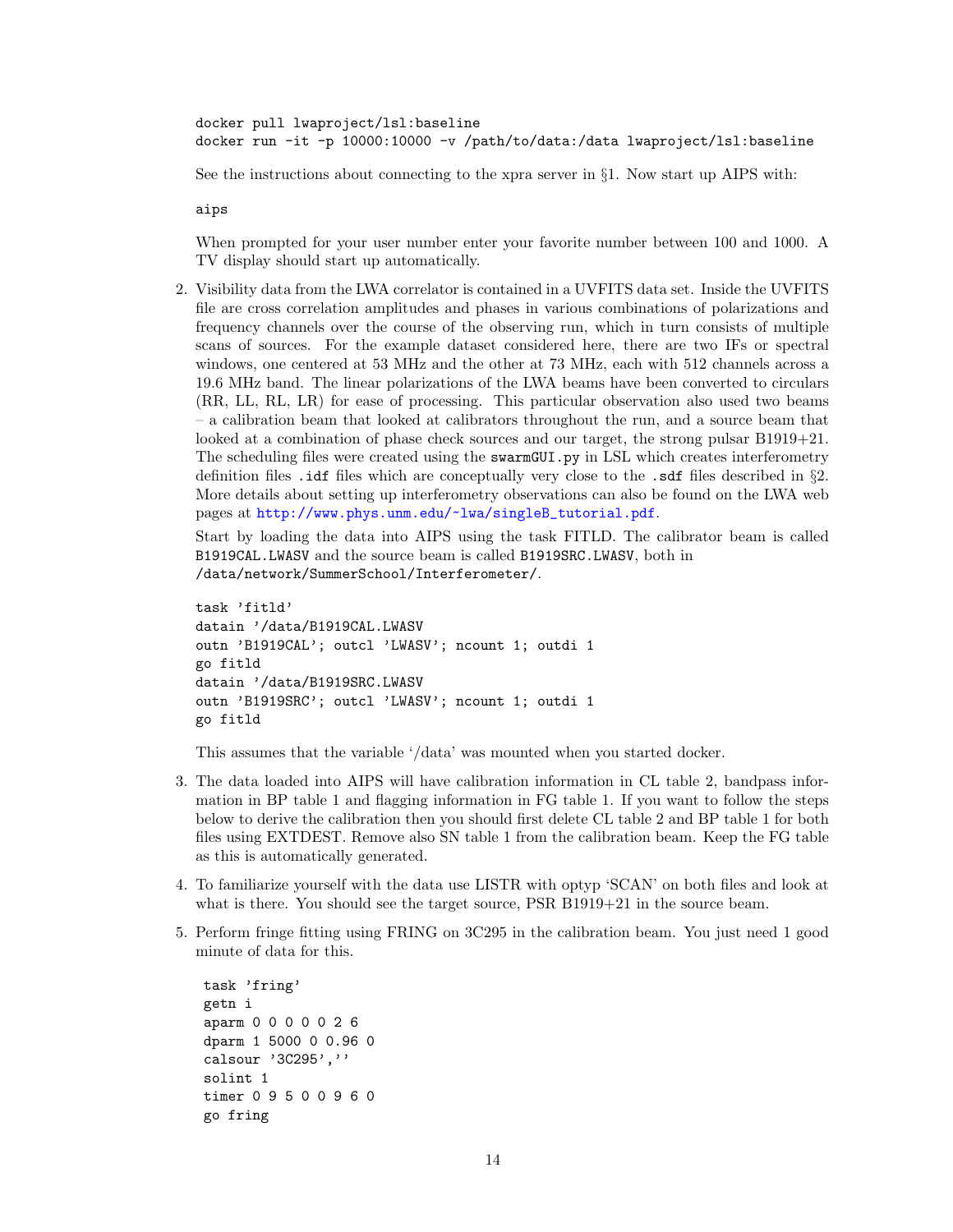where 'i' is the catalog number of the calibrator beam.

- 6. Use LISTR with optyp 'GAIN' to look at the delays and see that they are reasonable.
- 7. Next, a little AIPS magic to get amplitudes in the ballpark and create a calibration table with the delays.

```
task 'sncor'
 getn i
 opcode 'mula'; sncor 10 0
 go sncor; wait sncor
*
 task 'clcal'
 getn i
 opcode ' '; interp '2pt'; bparm 0; snver 1; inver 1;
 gainver 1; gainuse 2; refant 51
 go clcal
```
8. Lets take a look at the amplitudes and phases before and after calibration to see that we have done the right thing.

```
task 'possm'
docalib 1; gainuse 1; aparm 0;
bif 1; eif 1; bchan 1; echan 0
source '3c295',''
timer 0 9 5 0 0 9 5 30
bif 2; eif 2; stokes 'rr'
plver 0
go possm; wait possm;
go tvpl; wait tvpl
```
Gainuse 1 will apply no calibration, so you can see the effect of the delays. Then gainuse 2 will apply the delay calibration so see what that looks like.

9. Now its time for bandpass calibration using BPASS and then we will look at the results using the weirdly named POSSM task.

```
task 'bpass'
 getn i
 timer 0
 calsour '3c295',''
 go bpass; wait bpass
*
 task 'possm'
 timer 0
 docalib 1; gainuse 2; aparm 0; aparm(8) 2;
 bif 1; eif 1; bchan 1; echan 0
 source '3c295',''
 plver 0
 go possm; wait possm
 go tvpl;
 wait tvpl
 bif 2; eif 2;
 plver 0
 go tvpl; wait tvpl
```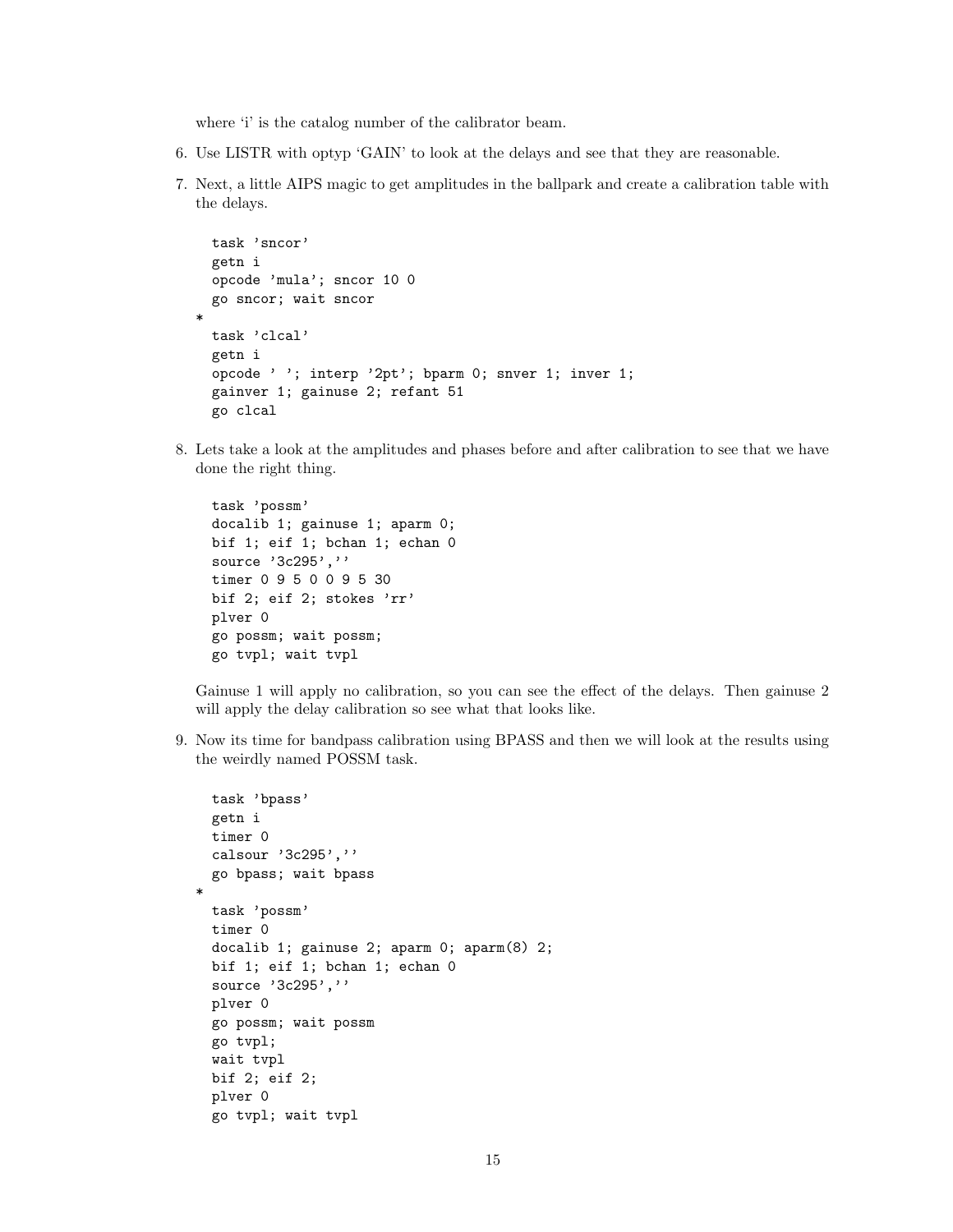10. At this point we have finished with the multi-channel calibration (delays and bandpass) so we can now average up the data in frequency. We can also copy the calibration over to the source beam (with catalog entry j) and average that up in frequency as well.

```
task 'tacop'
 getn i
 geto j
 inext 'bp'; inver 1; outver 1; ncount 1; go tacop
 inext 'cl'; inver 2; outver 2; ncount 1; go tacop
*
 task 'splat'
 getn i
 source ''; bchan 25; echan 485; docalib 1; gainuse 2
 doband 1; bpver 1; bif 1; eif 2
 outn innam
 outcl 'splat'
 outseq 0; aparm 1 0; channel 1; ichansel 0; solint 0
 go splat; wait splat
 getn j; outn innam
 go splat; wait splat
*
```
This should create two new datasets which have been averaged up in frequency.

11. We can now proceed with the amplitude calibration. We will use 3C295 for our flux density calibration which has a known flux density of 120 Jy between 50 and 100 MHz (the spectrum is turning over).

```
task 'setjy'
getn (i+2)
source '3c295',''
aparm 0; zerosp 120 0; optyp ''
go setjy; wait setjy
```
12. Now we do some editing of the data trimming off some times at the beginning and ends of scans.

task 'quack' source '' opcode 'beg' reason 'dunno' aparm 0 0.1667 0 go quack; wait quack opcode 'endb' go quack; wait quack

13. The next step is to use CALIB to determine solutions on 3C295. First we solve for the phases on both 3C295 and our phase calibrator CXO J191919 using a short interval of 5 seconds. After that we apply the phase calibration, and then solve for the amplitude solutions on 3C295 alone using a 30 second solution interval. Finally, we apply the amplitude solutions to the whole run and then copy the solutions over to the source beam.

task 'calib' doband -1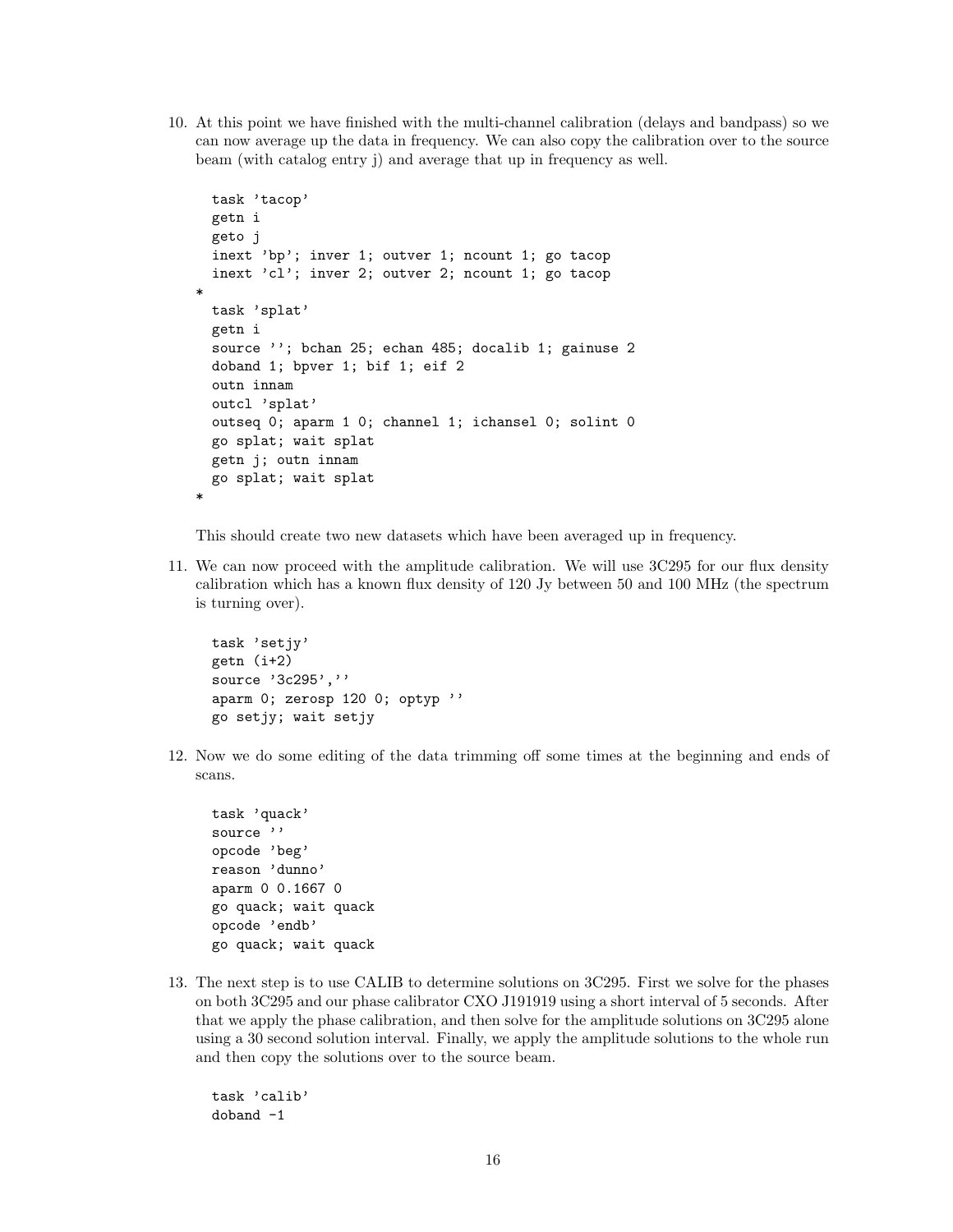```
calsour '3c295',''
 docalib 1; gainuse 1
 anten 0; basel 0
 clro
 refant 51; aparm 2 0
 solmode 'p'; cparm 0; snver 1; solint 5/60
 go calib; wait calib
 calsour 'CXO J191919',''
 go calib; wait calib
*
 task 'clcal'
 source ''; calsour ''
 opcode ' '; interp '2pt'; bparm 0; snver 1; inver 1;
 gainver 1; gainuse 2; refant 51
 go clcal; wait clcal
*
 task 'calib'
 doband -1
 calsour '3c295',''
 docalib 1; gainuse 2
 refant 51; aparm 2 0
 solmode 'a&p'; cparm 0; snver 2; solint 0.5
 go calib; wait calib
*
 task 'clcal'
 source ''; calsour ''
 opcode ' '; interp '2pt'; bparm 0; snver 2; inver 2;
 gainver 2; gainuse 3; refant 51
 go clcal; wait clcal
*
 task 'tacop'
 indi 1; outdi 1
 getn (i+2)
 geto (j+2)
 inext 'fg'; inver 1; outver 1; ncount 1; go tacop
 inext 'cl'; inver 2; outver 2; ncount 2; go tacop
```
Calibration is now complete and its time to look at the results. Figure [3](#page-17-0) shows the phases on the calibrators 3C295 and CXO J191919. Although there are times when the phases are stable for several minutes, other times they wrap 3 times in 20 minutes or a change of about 40 degrees/minute. This is why a calibration beam is useful, although it still doesn't take into account spatial variations.

14. Use the task UVPLT to apply the calibration and plot up visibility amplitudes with time to see the pulses. Task TVPL will put your plot up on a TV display. Try looking at various combinations of stokes parameters and the two IFs.

```
task 'uvplt'
getn (i+2)
bif 2; eif 2
source ''
stokes 'rr'
timer 0
xinc 1; bparm 11 1 0; bchan 1; echan 0
```